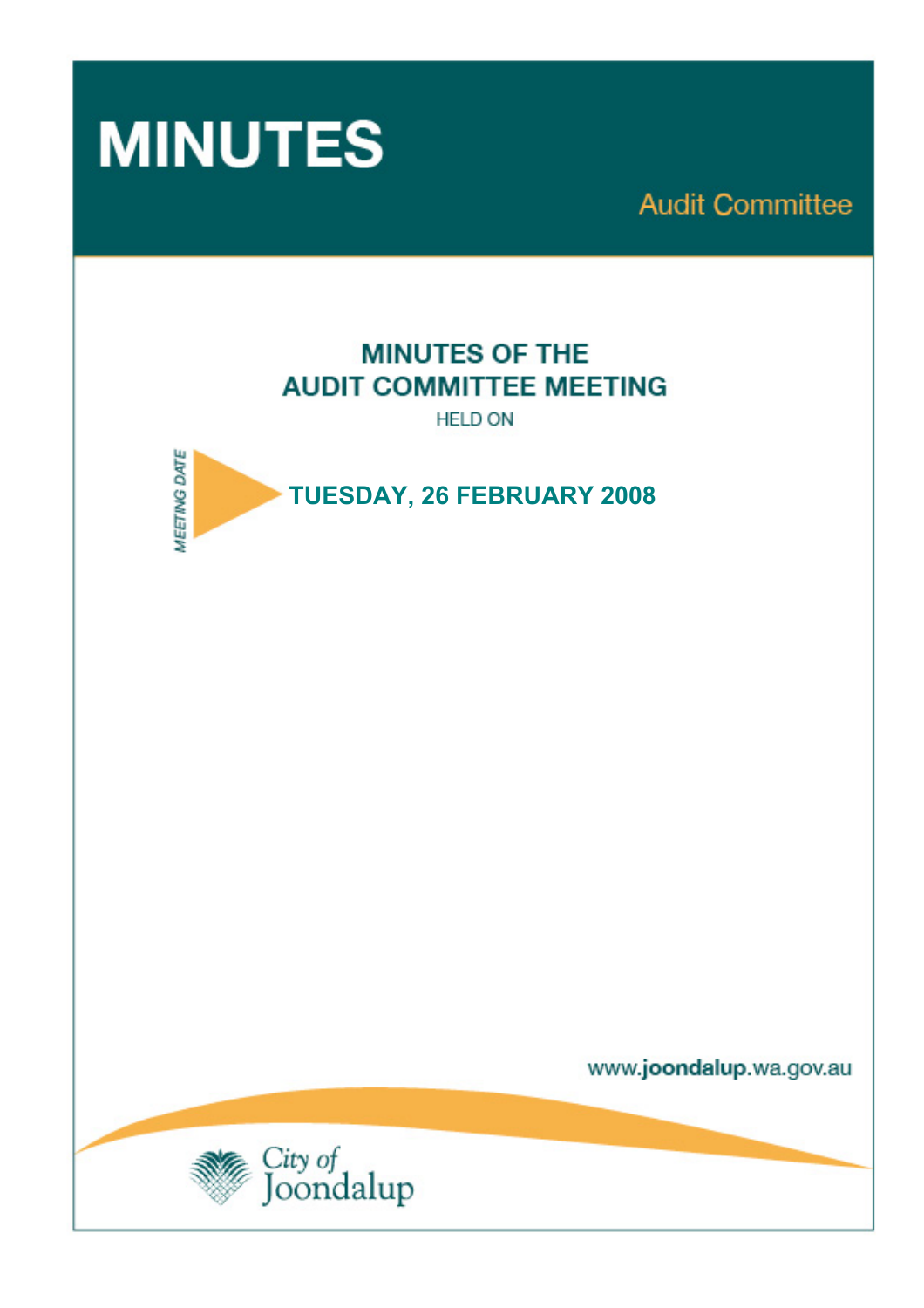# **CITY OF JOONDALUP**

# **MINUTES OF THE AUDIT COMMITTEE MEETING HELD IN CONFERENCE ROOM 3, JOONDALUP CIVIC CENTRE, BOAS AVENUE, JOONDALUP ON TUESDAY, 26 FEBRUARY 2008**

# **ATTENDANCE**

# **Committee Members:**

| Cr Tom McLean                                   | <b>Presiding Person</b>                                              |                                  |
|-------------------------------------------------|----------------------------------------------------------------------|----------------------------------|
| Cr Marie Macdonald<br><b>Mayor Troy Pickard</b> | <b>Deputy Presiding Person</b>                                       |                                  |
| Cr Fiona Diaz<br>Cr Albert Jacob                | from 1745 hrs                                                        |                                  |
| Officers:                                       |                                                                      |                                  |
| Mr Garry Hunt<br>Mr Mike Tidy                   | <b>Chief Executive Officer</b><br><b>Director Corporate Services</b> |                                  |
| Mr Said Hafez                                   | <b>Manager Financial Services</b>                                    | Absent from 1802 hrs to 1804 hrs |
| Mr Bill Mulcahy                                 | Senior Management                                                    |                                  |
|                                                 | Accountant                                                           | Absent from 1802 hrs to 1804 hrs |
| Mr Peter McGuckin                               | Internal Auditor                                                     | Absent from 1802 hrs to 1804 hrs |
| Ms Janet Harrison                               | Administrative Services                                              |                                  |
|                                                 | Co-ordinator                                                         | Absent from 1802 hrs to 1804 hrs |
| Ms Lesley Taylor                                | <b>Administrative Secretary</b>                                      | Absent from 1802 hrs to 1804 hrs |

# **DECLARATION OF OPENING**

The Presiding Person declared the meeting open at 1735 hrs.

# **APOLOGIES/LEAVE OF ABSENCE**

Apology – Cr John

# **CONFIRMATION OF MINUTES**

MINUTES OF THE AUDIT COMMITTEE MEETING HELD ON 4 DECEMBER 2007

**MOVED Mayor Pickard, SECONDED Cr Jacob that the minutes of the meeting of the Audit Committee held on 4 December 2007 be confirmed as a true and correct record.** 

#### The Motion was Put and **CARRIED** (4/0)

**In favour of the Motion:** Crs Jacob, Macdonald, McLean and Mayor Pickard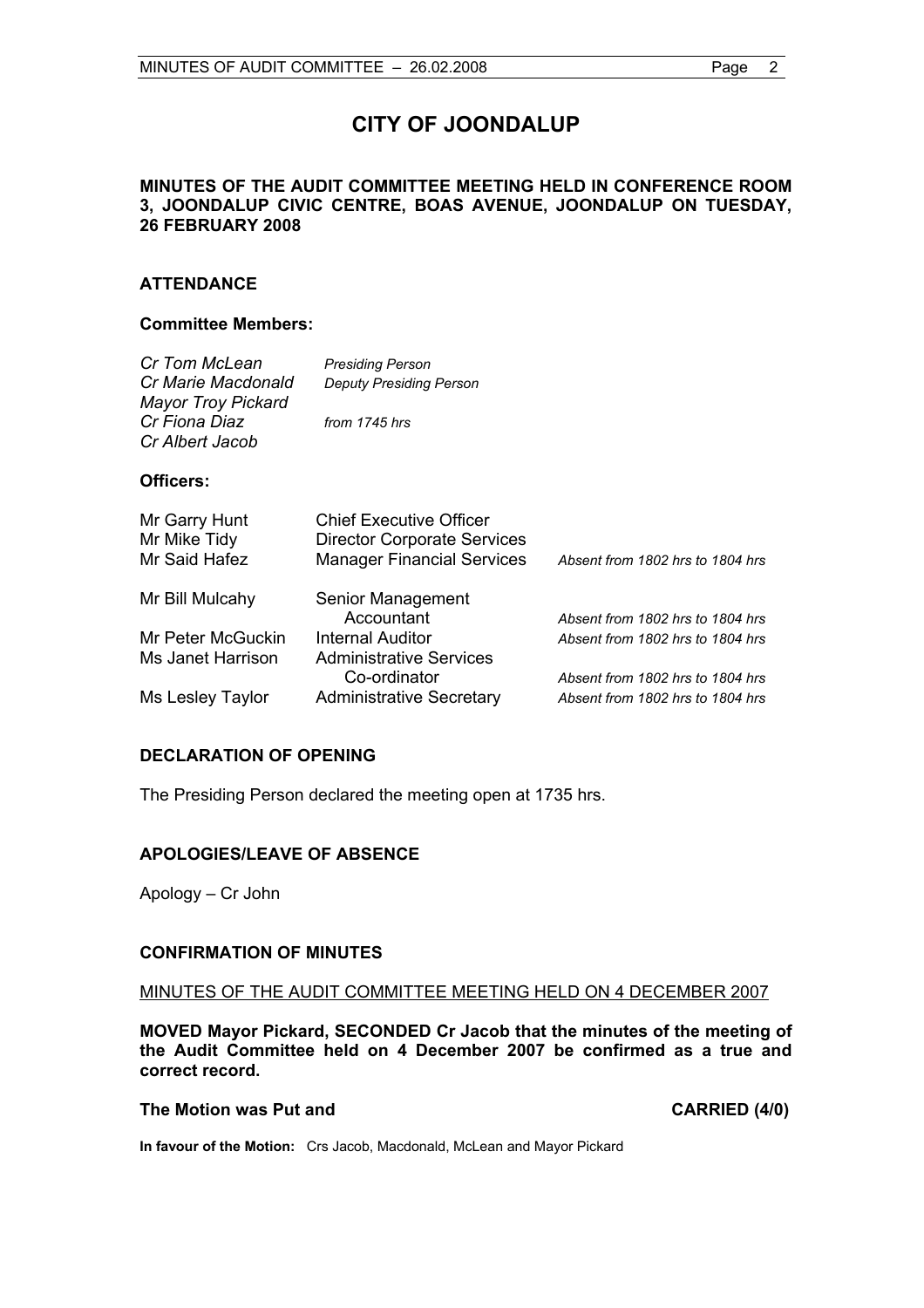# **ANNOUNCEMENTS BY THE PRESIDING PERSON WITHOUT DISCUSSION**

The Chief Executive Officer advised the Committee that Mr Smith has indicated that he expected to be remunerated for the position as external member of the Audit **Committee** 

Following discussions, Chief Executive Officer advised that a report in relation to any remuneration for an external member on the Audit Committee would submitted to a future meeting.

*Cr Diaz entered the Room at 1745 hrs.* 

# **DECLARATIONS OF INTEREST**

# **Disclosure of Financial Interests**

Nil.

# **Disclosure of interest affecting impartiality**

Elected Members and staff are required under the Code of Conduct, in addition to declaring any financial interest, to declare any interest that may affect their impartiality in considering a matter. This declaration does not restrict any right to participate in or be present during the decision-making process. The Elected Member/employee is also encouraged to disclose the nature of the interest.

| <b>Name/Position</b>      | <b>Mr Garry Hunt, Chief Executive Officer</b>           |
|---------------------------|---------------------------------------------------------|
| <b>Item No/Subject</b>    | Item 3 - Quarterly Report - Corporate Credit Card Usage |
| <b>Nature of interest</b> | Interest that may affect impartiality                   |
| <b>Extent of interest</b> | The CEO is the card holder                              |

| <b>Name/Position</b>      | <b>Cr Albert Jacob</b>                                     |
|---------------------------|------------------------------------------------------------|
| <b>Item No/Subject</b>    | Item 4 - Half Yearly Report – Contract Extensions – 1 July |
|                           | 2007 - 31 December 2007                                    |
| <b>Nature of interest</b> | Interest that may affect impartiality                      |
| <b>Extent of interest</b> | Cr Jacob is a former employee and Director of Geoff's Tree |
|                           | Service                                                    |

| <b>Name/Position</b>      | <b>Cr Fiona Diaz</b>                                       |
|---------------------------|------------------------------------------------------------|
| <b>Item No/Subject</b>    | Item 4 - Half Yearly Report - Contract Extensions - 1 July |
|                           | 2007 - 31 December 2007                                    |
| <b>Nature of interest</b> | Interest that may affect impartiality                      |
| <b>Extent of interest</b> | Competitor of family's business                            |

# **IDENTIFICATION OF MATTERS FOR WHICH THE MEETING MAY SIT BEHIND CLOSED DOORS**

Nil.

# **PETITIONS AND DEPUTATIONS**

Nil.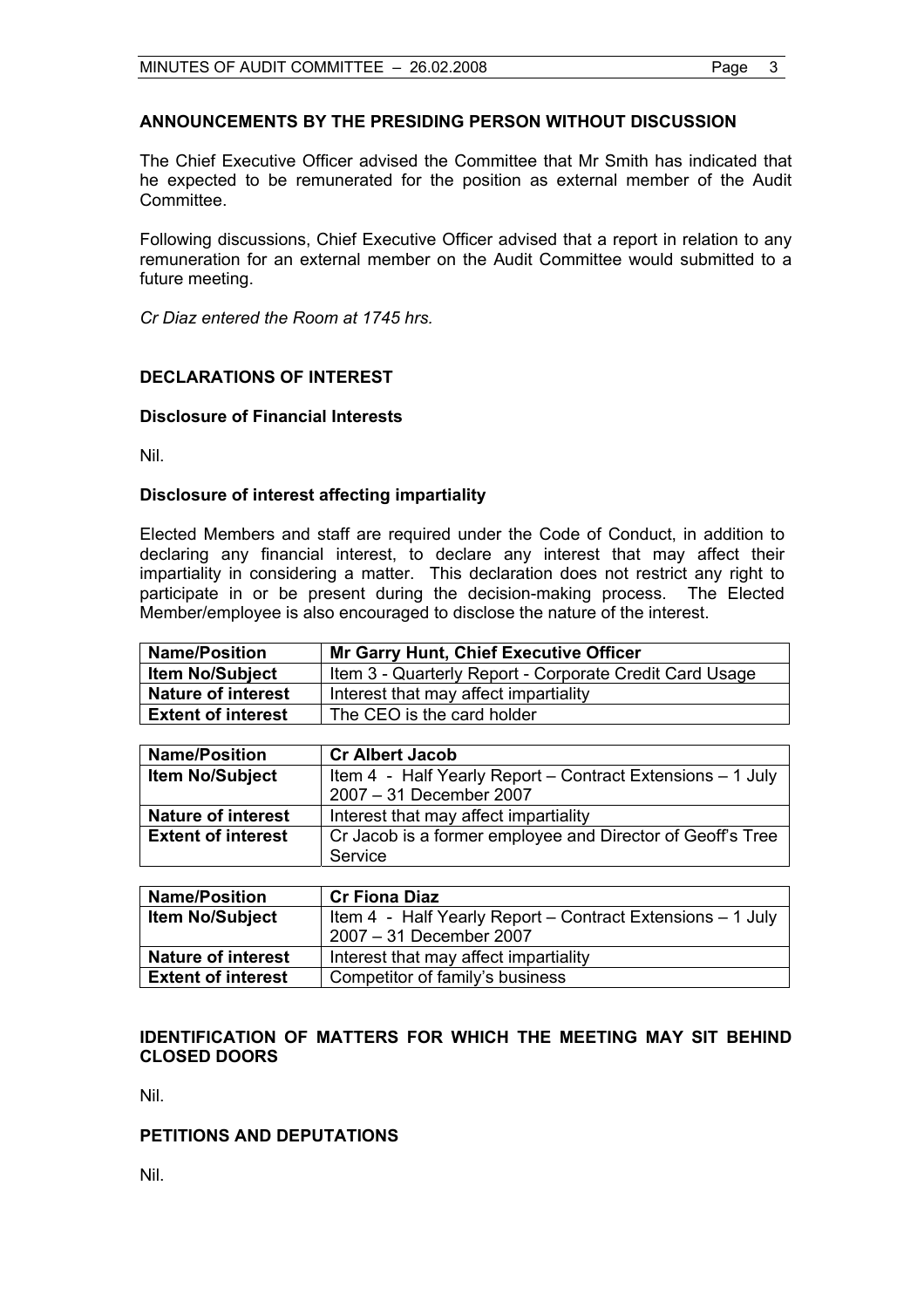# **REPORTS**

| <b>ITEM1</b>                           | 2007 COMPLIANCE AUDIT RETURN - [09492]<br>[50068] |
|----------------------------------------|---------------------------------------------------|
| <b>WARD:</b>                           | All                                               |
| <b>RESPONSIBLE</b><br><b>DIRECTOR:</b> | Mr Garry Hunt<br>Office of CEO                    |

# **PURPOSE**

To present the completed 2007 Compliance Audit Return to the Audit Committee prior to its submission to the Council for final adoption.

# **EXECUTIVE SUMMARY**

The Department of Local Government and Regional Development ("the Department") Compliance Audit Return ("Return") for the period 1 January 2007 to 31 December 2007 has been completed by the City.

# **BACKGROUND**

The Department has placed the 2007 Return for local governments on its website for completion online.

The structure of the Return is the same as the 2006 Return but the content has increased to encompass the majority of compliance areas as listed in Local Government (Audit) Regulation 13. The Return now includes the compliance categories of:

- Caravan Parks and Camping Grounds
- Cemeteries
- Commercial Enterprises
- Delegations of Power/Duty
- Disclosure of Interest
- Disposal of Property
- **Flections**
- **Executive Functions**
- **Finance**
- Local Government Employees
- Local Government Grants Commission
- Local Laws
- **Meeting Process**
- Miscellaneous Provisions
- **Official Conduct**
- Swimming Pools
- Tenders for Goods and Services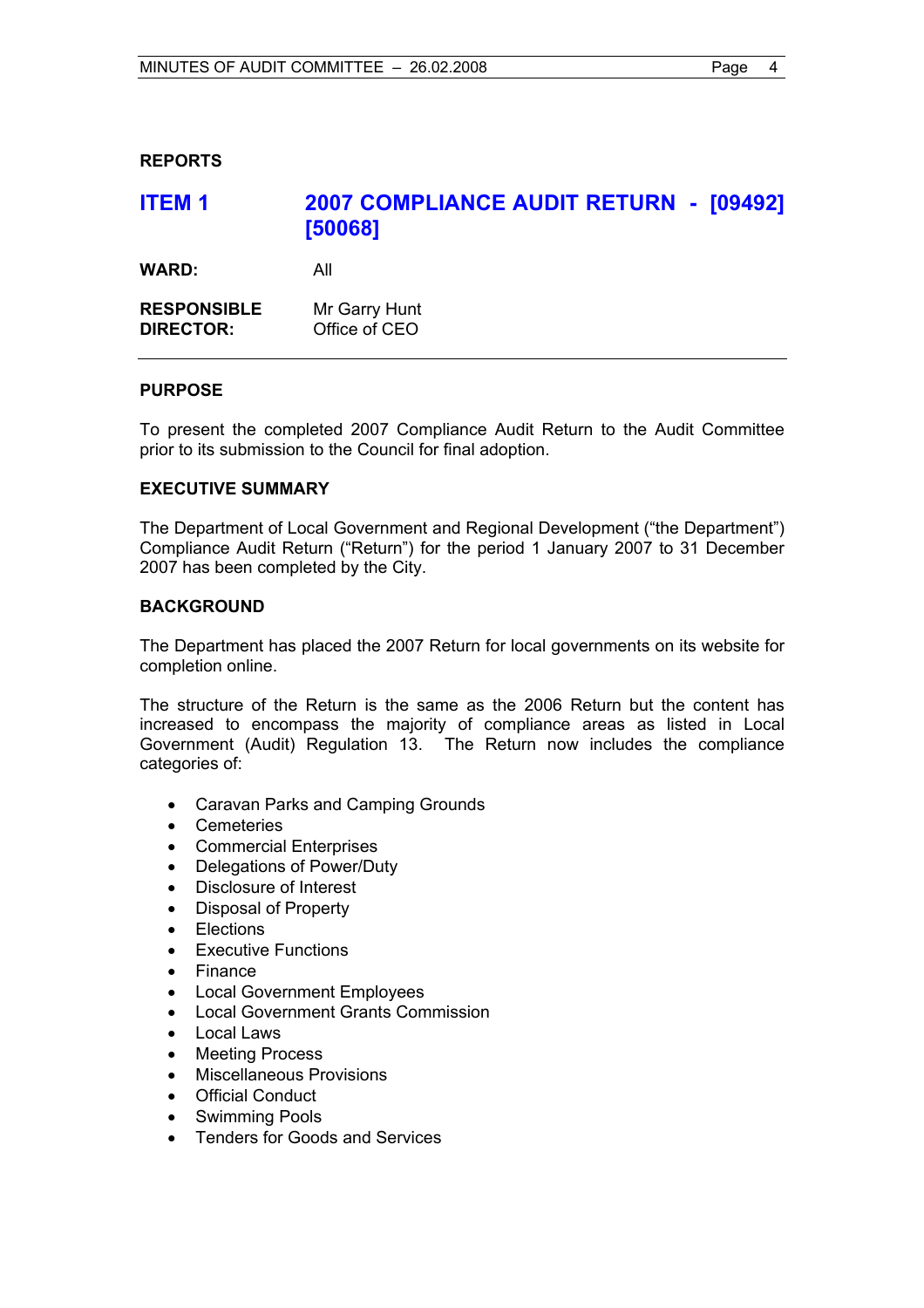The 2007 Return incorporates all the statutory requirements listed in Regulation 13 of the Local Government (Audit) Regulations 1996, except those listed under Details in this report. This is intended to assist local governments to enhance or develop their internal control processes to ensure they include the statutory requirements of the legislation.

# **DETAILS**

Certain statutory requirements (Attachment 1 refers) have been omitted from the 2007 Return by the Department.

# **Link to Strategic Plan:**

4.1 To manage the business in a responsible and accountable manner.

# **Legislation – Statutory Provisions:**

Regulations 14 and 15 of the Local Government (Audit) Regulations 1996 state as follows:

# **14 Compliance audit return to be prepared**

- (1) A local government is to carry out a compliance audit for the period 1 January to 31 December in each year.
- (2) After carrying out a compliance audit the local government is to prepare a compliance audit return in a form approved by the **Minister**
- (3) A compliance audit return is to be:
	- (a) presented to the council at a meeting of the council;
	- (b) adopted by the council; and
	- (c) recorded in the minutes of the meeting at which it is adopted.

#### **15 Completion of compliance audit**

- (1) After the compliance audit return has been presented to the council in accordance with regulation 14(3) a certified copy of the return together with:
	- (a) a copy of the relevant section of the minutes referred to in regulation 14(3)(c); and
	- (b) any additional information explaining or qualifying the compliance audit;

 is to be submitted to the Director General, Department of Local Government and Regional Development, by 31 March 2008.

(2) In this regulation: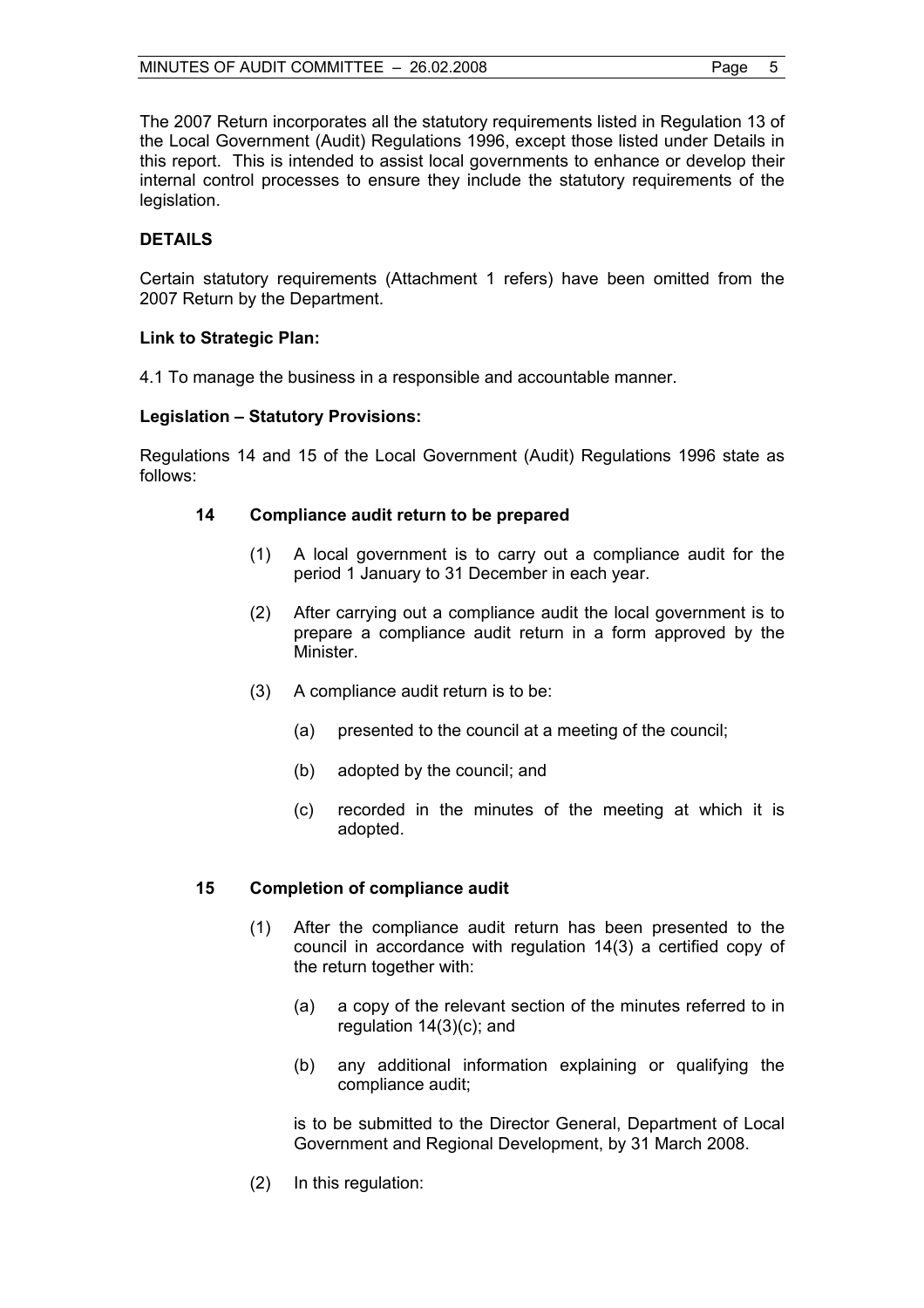"certified" in relation to a compliance audit return means signed by:

- (a) the mayor or president; and
- (b) the CEO.

#### **Risk Management considerations:**

The risk associated with the Council failing to adopt the Return would result in noncompliance with the legislative requirements of the Local Government Act 1995.

# **Policy Implications:**

Not Applicable.

# **Regional Significance:**

Not Applicable.

# **Sustainability Implications:**

Not Applicable.

#### **Consultation:**

Not Applicable.

#### **COMMENT**

The responses to the questions entered in the Return were collected from the appropriate Managers and Directors by the City's internal auditor.

# **ATTACHMENTS**

| Attachment 1 | Statutory requirements not included in 2007 Return |
|--------------|----------------------------------------------------|
| Attachment 2 | 2007 Compliance Audit Return                       |

#### **VOTING REQUIREMENTS**

Simple Majority

Note: It is a requirement of the Return that details of voting at the Council meeting be recorded in the Minutes.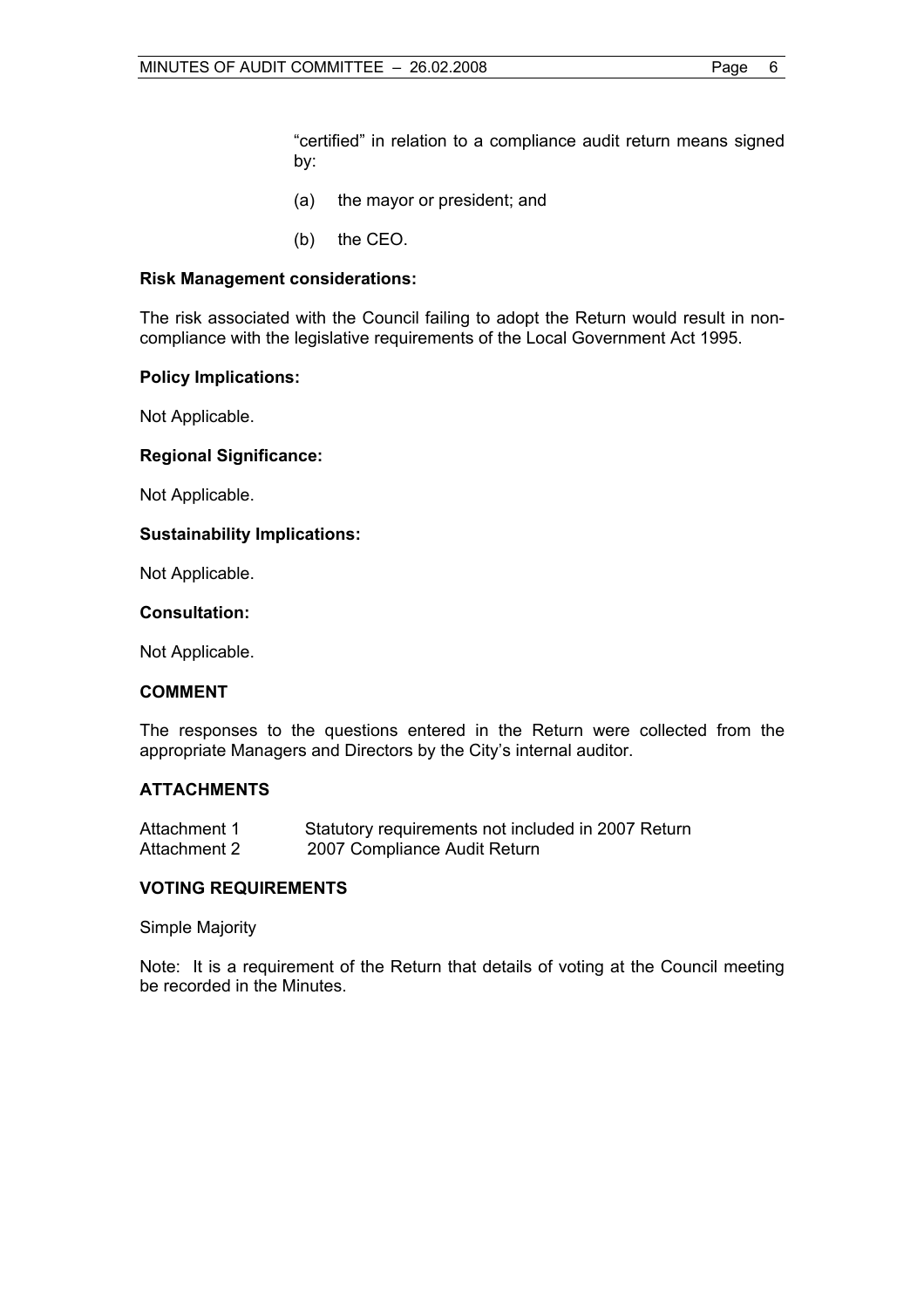**MOVED Cr Jacob, SECONDED Cr Macdonald that the Audit Committee recommends that Council:** 

- **1 ADOPTS the completed Local Government Compliance Return for the period 1 January 2007 to 31 December 2007 forming Attachment 1 to this Report;**
- **2 in accordance with Regulation 15 of the Local Government (Audit) Regulations 1996, SUBMITS the completed Compliance Audit Return to the Department of Local Government and Regional Development.**

Discussion ensued.

#### The Motion was Put and **CARRIED** (5/0)

**In favour of the Motion:** Crs Diaz, Jacob, Macdonald, McLean and Mayor Pickard

*Appendix 1 refers*

# **ITEM 2 HALF YEARLY REPORT - WRITE OFF OF MONIES – 1 JULY 2007 – 31 DECEMBER 2007 - [07032]**

**WARD:** All

**RESPONSIBLE** Mr Mike Tidy **DIRECTOR:** Director Corporate Services

#### **PURPOSE**

To report to the Audit Committee on monies written off under delegated authority.

#### **EXECUTIVE SUMMARY**

The amount written off under delegated authority during the six months ended on 31 December 2007 totalled \$8,454.60 and was made up of 5812 small amounts for which the recovery cost was considered prohibitive. Fifty-five of these small amounts were over \$5.00, none of which reached the \$100 reporting limit.

*It is recommended that the Audit Committee RECEIVES the report of amounts written off under delegated authority for the period 1 July to 31 December 2007.*

#### **BACKGROUND**

Section 6.12 (1)(c) of the Local Government Act 1995 gives the Council the power to write off any amount of money owing to the City.

By authority of section 5.42 of the Act, the Council delegated this authority to the CEO, who in turn, under section 5.44, delegated his authority to nominated employees, up to the limits provided in the instrument of delegation.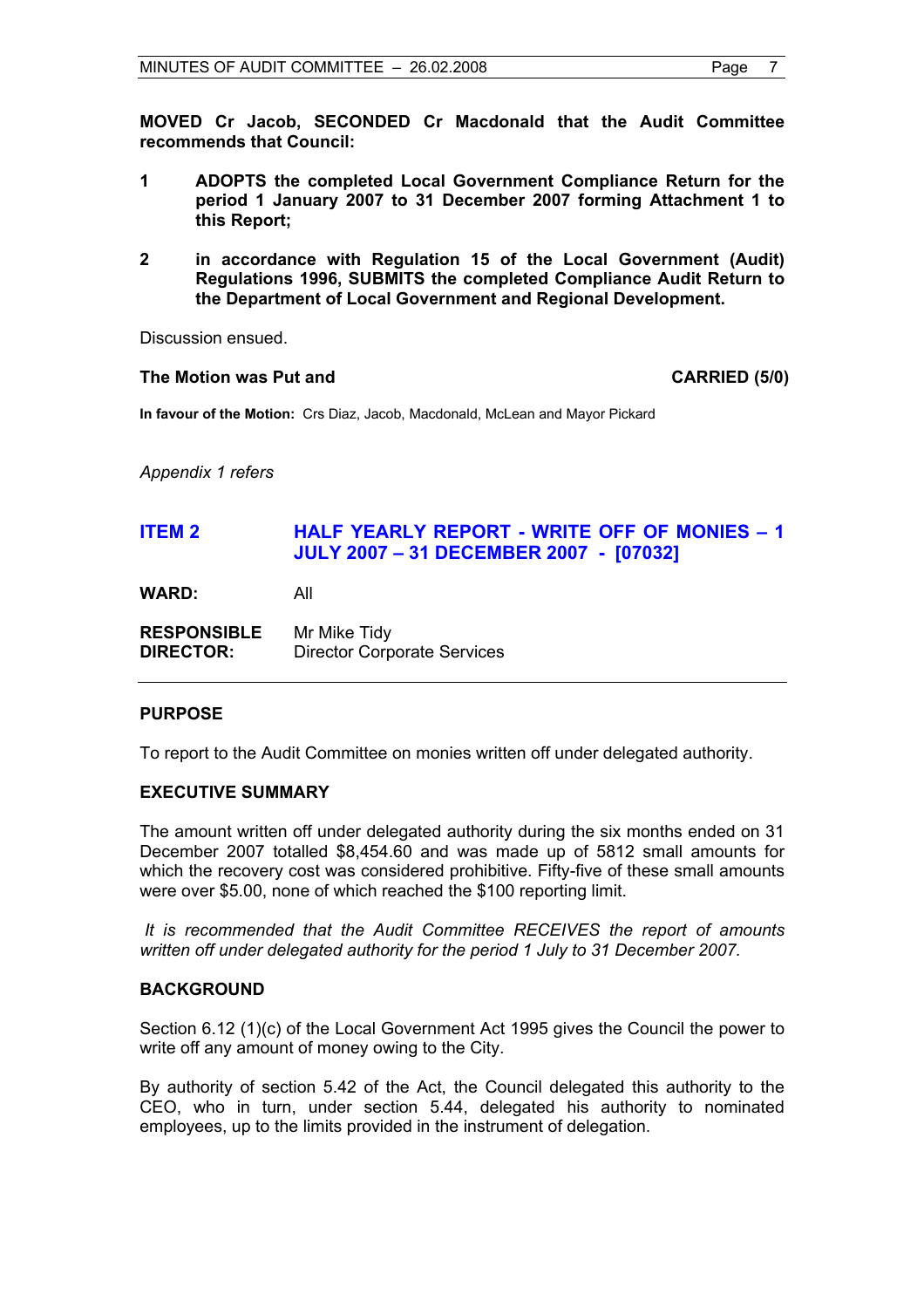#### **DETAILS**

#### **Issues and options considered:**

At its meeting held on 6 June 2006 (CJ 079-06/06 refers) Council approved, inter alia, to delegate to the CEO the authority to write-off monies owed to the City, subject to a report being provided to the Audit Committee on a six (6) monthly basis on the exercise of this delegation for amounts between \$100 and \$20,000.

During the six month ended on 31 December 2007 a total amount of \$8,454.60 was written off

An amount of \$7,832.04 was made up of 5,812 items comprising small Rates balances ranging from one cent to five dollars each, representing in the main, rounding decimals or penalty interest charged for a few days late payment where ratepayers did not pay the penalty and the cost of collection was, for all practical purposes, proving to be un-economical. This in addition to fifty-five other small rates debts totalling \$622.56 that are all considered un-recoverable, of which the largest amount was \$44.84.

#### **Link to Strategic Plan:**

4.3.3 Provide fair and transparent decision-making processes.

#### **Legislation – Statutory Provisions:**

Section 6.12 (1)(c) of the Local Government Act 1995

#### **Risk Management considerations:**

Amounts written off are small in value and are either unrecoverable or uneconomical to recover, none of which represents a noteworthy financial risk to the City.

#### **Financial/Budget Implications:**

Amounts of Rates written off are charged back to the Rate account originally credited and are adjusted against the Rate revenue for the year. A provision for doubtful debts is created to account for unrecoverable debts, none of which is financially material.

#### **Policy Implications:**

Delegation of Authority.

#### **Regional Significance:**

Not Applicable.

#### **Sustainability Implications:**

Not Applicable.

#### **Consultation:**

Not Applicable.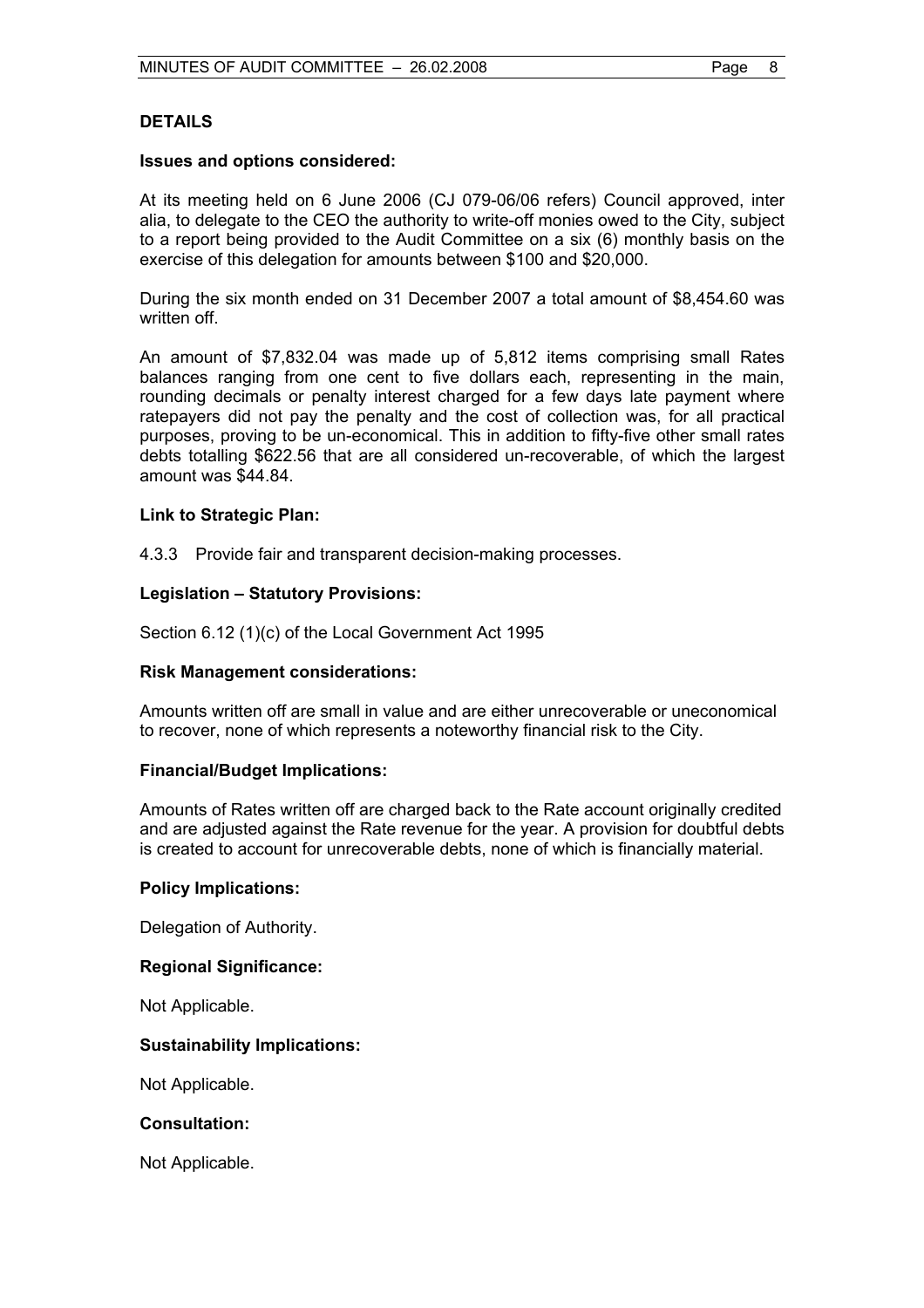# **COMMENT**

Monies written off under delegated authority totalled \$8,454.60, of which 55 items totalling \$622.56 were over \$5.00 none of which reached the \$100 reporting limit. No amount is written off without exhaustive collection effort unless the cost of collection becomes prohibitive.

# **ATTACHMENTS**

Nil.

# **VOTING REQUIREMENTS**

Simple Majority

**MOVED Cr Macdonald, SECONDED Cr Diaz that the Audit Committee RECEIVES the report of monies written off under delegated authority for the period 1 July 2007 to 31 December 2007.** 

Director, Corporate Services provided an explanation in relation to the write off of monies.

#### **The Motion was Put and CARRIED (5/0)**

**In favour of the Motion:** Crs Diaz, Jacob, Macdonald, McLean and Mayor Pickard

| <b>Name/Position</b>      | <b>Mr Garry Hunt, Chief Executive Officer</b>           |
|---------------------------|---------------------------------------------------------|
| <b>Item No/Subject</b>    | Item 3 - Quarterly Report - Corporate Credit Card Usage |
| <b>Nature of interest</b> | Interest that may affect impartiality                   |
| <b>Extent of interest</b> | The CEO is the card holder                              |

# **ITEM 3 QUARTERLY REPORT - CORPORATE CREDIT CARD USAGE - [09882] [18049]**

**WARD:** All

| <b>RESPONSIBLE</b> | Mr Mike Tidy              |
|--------------------|---------------------------|
| <b>DIRECTOR:</b>   | <b>Corporate Services</b> |

#### **PURPOSE**

The purpose of this report is to provide the Audit Committee with details of the corporate credit card usage of the CEO for the quarter ended 31 December 2007.

#### **EXECUTIVE SUMMARY**

The report of the CEO's credit card usage for the quarter ended 31 December 2007 is attached.

*It is recommended that the Audit Committee NOTES the report on the corporate credit card usage of the CEO for the quarter ended 31 December 2007 forming Attachment 1 to this Report.*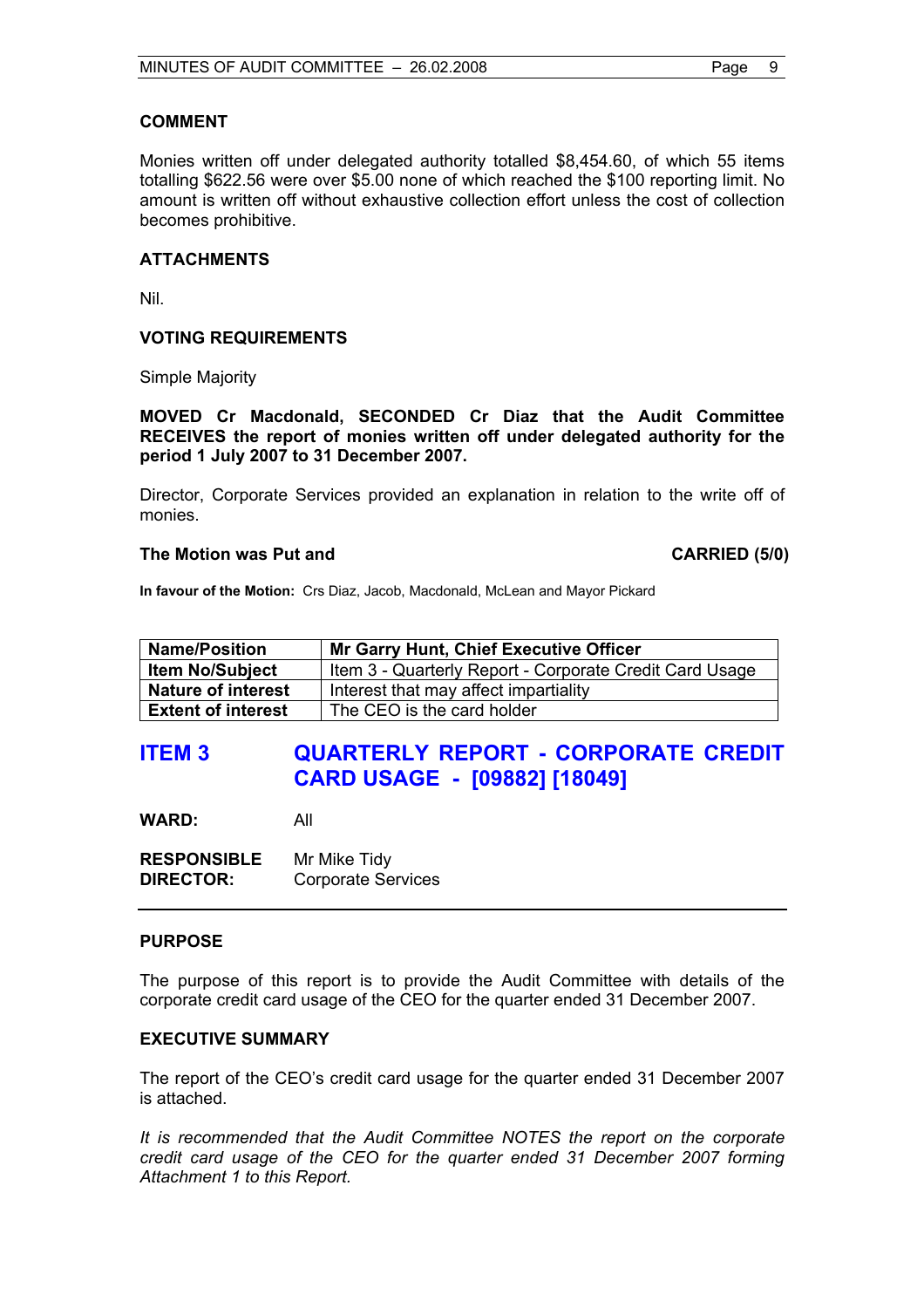# **BACKGROUND**

At its meeting held on 11 October 2005, Council inter alia resolved that a quarterly report on the corporate credit card usage of the CEO is to be prepared and presented to the Audit Committee (Report CJ210-10/05 refers).

# **DETAILS**

The report listing all credit card payments made by the CEO for the quarter, including bank fees, is set out in Attachment 1.

#### **Issues and options considered:**

As provided in CJ210 – 10/05.

# **Link to Strategic Plan:**

The report on credit card usage links to the Strategic Plan outcome of: "The City of Joondalup is a sustainable and accountable business" and in particular objective 4.1 which is "to manage the business in a responsible and accountable manner".

# **Legislation – Statutory Provisions:**

Regulation 11(1) of the Local Government (Financial Management) Regulations 1996 requires a local government to develop procedures for the authorisation and payment of accounts to ensure that there is effective security for, and properly authorised use of credit cards.

#### **Risk Management considerations:**

In accordance with the City's Corporate Procedure 5.9 Use of Credit/Charge Cards, the CEO's credit card has a maximum limit of \$5,000. The credit limit was increased to \$10,000 during the trip to Croatia and has now reverted back to its original \$5,000 limit. All expenditure incurred by the CEO by way of credit card is authorised by the Director Corporate Services. It is also a requirement, by resolution of Council, that the CEO's credit card expenditure is reviewed by the Audit Committee on a quarterly basis. The procedure additionally covers matters such as the issue and return of credit cards, lost or stolen cards, what purchases can be made by credit cards, documentation requirements and management review.

#### **Financial/Budget Implications:**

Not Applicable.

#### **Policy Implications:**

Not Applicable.

#### **Regional Significance:**

Not Applicable.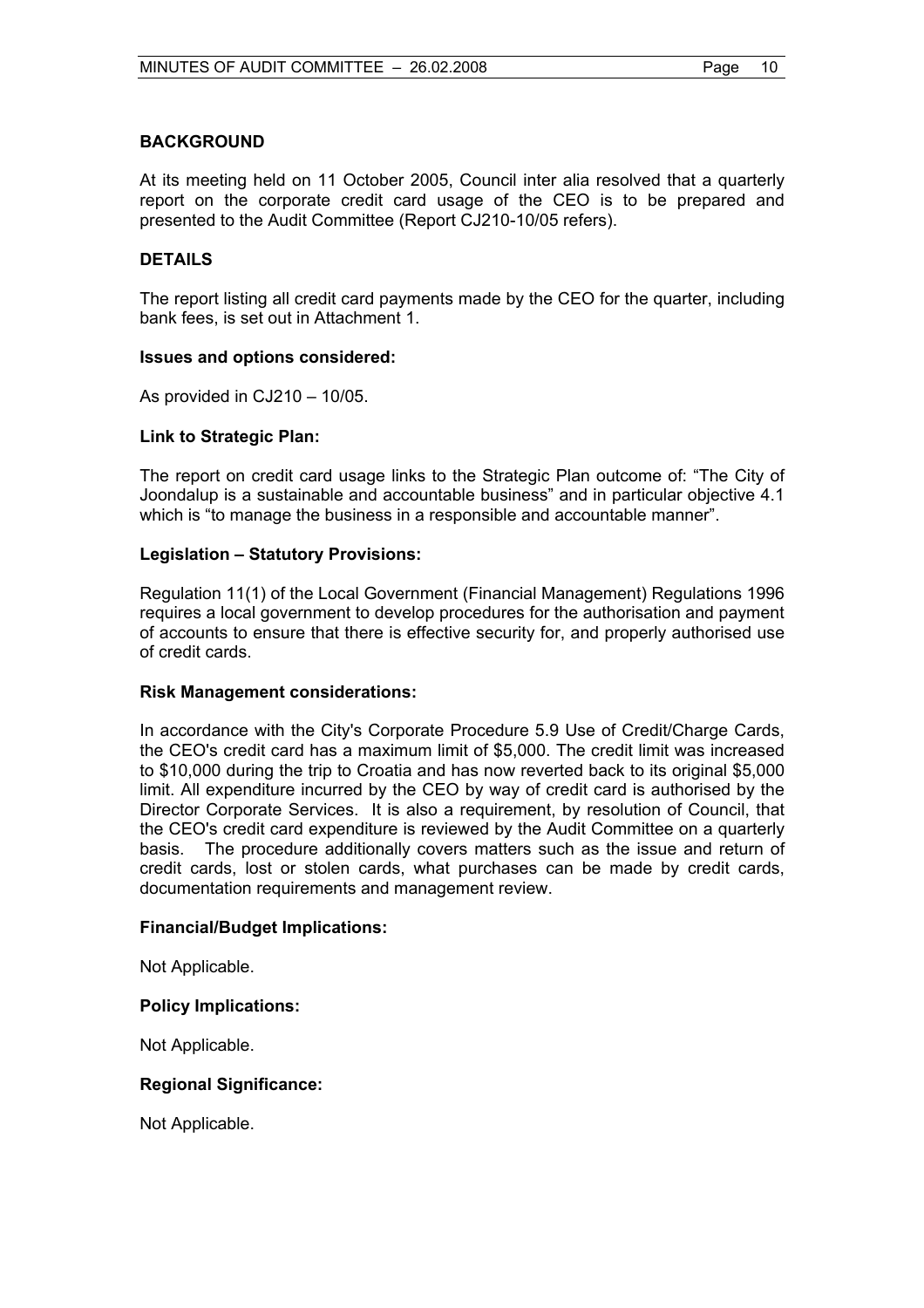#### **Sustainability Implications:**

By ensuring that expenditure is incurred in accordance with procedures and within budget parameters, financial viability and sustainability is maintained.

#### **Consultation:**

Not Applicable.

# **COMMENT**

The CEO's credit card usage is in accordance with Corporate Procedure 5.9 - Use of Credit/Charge Cards - and the Contract of Employment of the CEO, with all expenditure being business related and authorised by the Director Corporate Services.

#### **ATTACHMENTS**

Attachment 1 CEO Credit Card Expenditure for the Quarter Ended 31 December 2007

**MOVED Mayor Pickard, SECONDED Cr Jacob that the Audit Committee NOTES the report on the corporate credit card usage of the CEO for the quarter ended 31 December 2007 forming Attachment 1 to this Report.** 

Director, Corporate Services provided an explanation in relation to use of the corporate credit by the CEO.

#### The Motion was Put and **CARRIED** (5/0)

**In favour of the Motion:** Crs Diaz, Jacob, Macdonald, McLean and Mayor Pickard

#### *Appendix 2 refers*

| <b>Name/Position</b>      | <b>Cr Albert Jacob</b>                                     |
|---------------------------|------------------------------------------------------------|
| <b>Item No/Subject</b>    | Item 4 - Half Yearly Report – Contract Extensions – 1 July |
|                           | 2007 - 31 December 2007                                    |
| <b>Nature of interest</b> | Interest that may affect impartiality                      |
| <b>Extent of interest</b> | Cr Jacob is a former employee and Director of Geoff's Tree |
|                           | Service                                                    |

| <b>Name/Position</b>      | <b>Cr Fiona Diaz</b>                                       |
|---------------------------|------------------------------------------------------------|
| <b>Item No/Subject</b>    | Item 4 - Half Yearly Report - Contract Extensions - 1 July |
|                           | 2007 - 31 December 2007                                    |
| <b>Nature of interest</b> | Interest that may affect impartiality                      |
| <b>Extent of interest</b> | Competitor of family's business                            |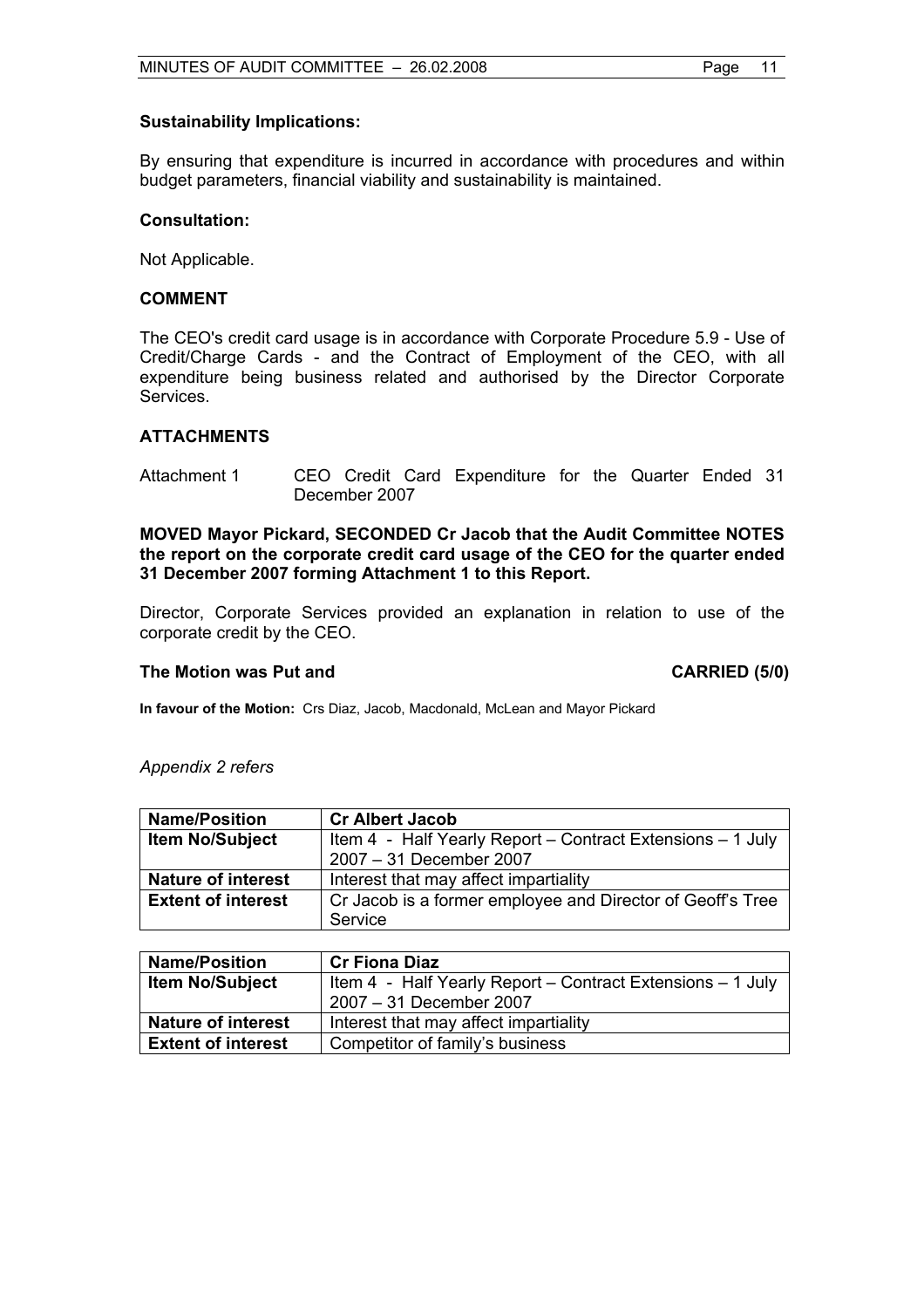# **ITEM 4 HALF YEARLY REPORT - CONTRACT EXTENSIONS 1 JULY 2007 - 31 DECEMBER 2007 - [07032]**

**WARD:** All

**RESPONSIBLE** Mr Mike Tidy **DIRECTOR:** Director Corporate Services

#### **PURPOSE**

The purpose of this report is to provide the Audit Committee with details of Contracts extended by the Chief Executive Officer between 1 July 2007 and 31 December 2007.

# **EXECUTIVE SUMMARY**

The schedule of Contracts extended by the Chief Executive Officer during the halfyear ended on 31 December 2007 is provided in Attachments 1 and 2.

*It is recommended that the Audit Committee NOTES the report detailing Contracts extended by the CEO during the period 1 July 2007 to 31 December 2007 forming Attachments 1 and 2 to this Report.*

# **BACKGROUND**

At its meeting held on 1 November 2005, Council resolved that a half-yearly report be prepared for the Audit Committee detailing Contracts that were originally approved by Council and have subsequently been extended by the Chief Executive Officer (Report CJ231-11/05 refers).

#### **DETAILS**

Council has delegated to the CEO the authority to approve all Contract extensions on tenders approved by Council subject to a report to the Audit Committee being prepared on a half-yearly basis providing details of those Contracts extended.

#### **Issues and options considered:**

The report detailing Contracts extended by the CEO is provided at Attachments 1 and 2.

#### **Link to Strategic Plan:**

The report of Contracts extended by the CEO links to the Strategic Plan outcome of: "The City of Joondalup is a sustainable and accountable business" and in particular objective 4.1 which is "to manage the business in a responsible and accountable manner".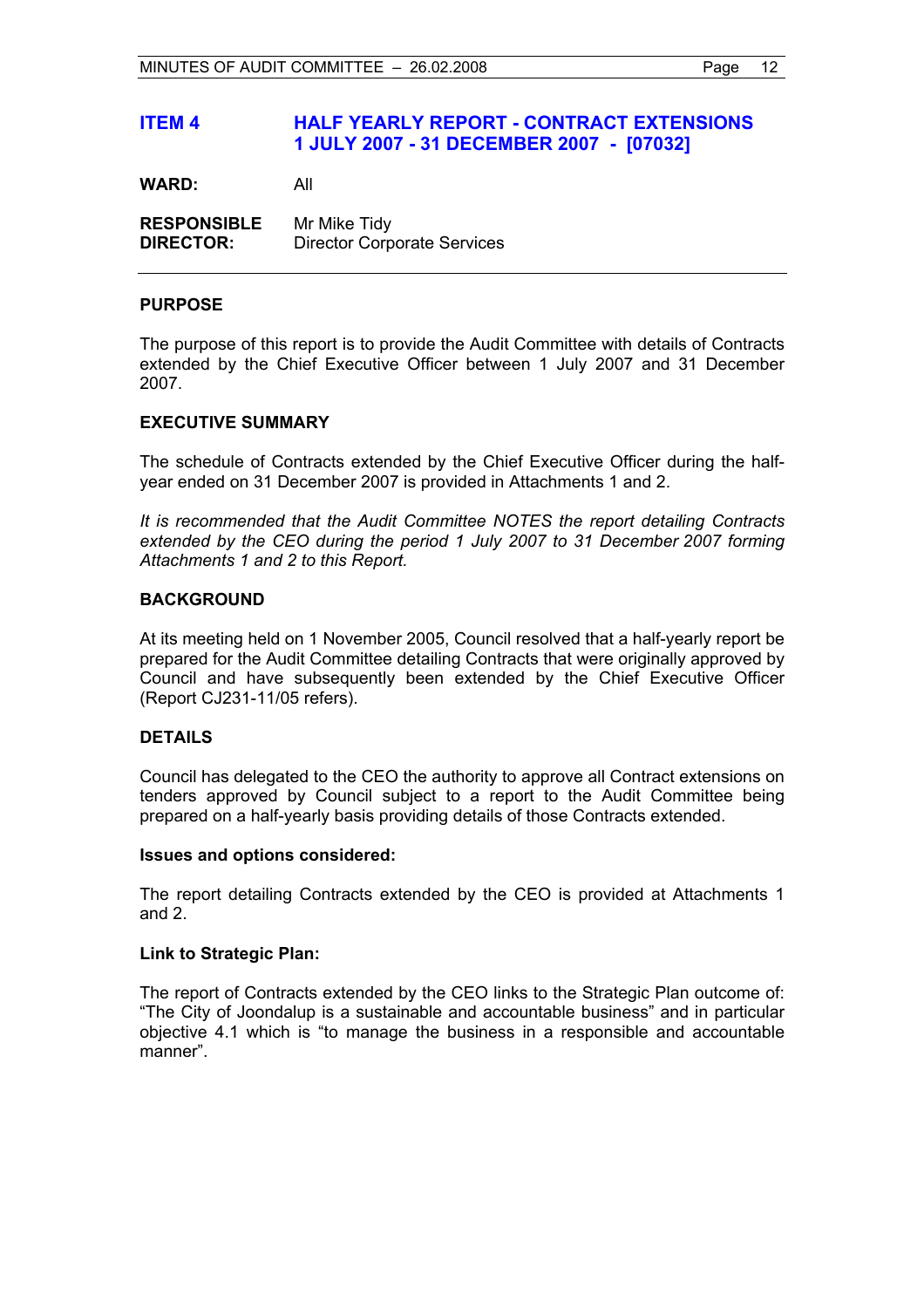# **Legislation – Statutory Provisions:**

The City's legal advice is that under section 5.41(d) of the Local Government Act the CEO may be delegated the power to extend a Contract – provided the CEO does not extend the Contract beyond the "total term of the Contract" specified by the Council in the resolution.

# **Risk Management considerations:**

The delegated authority to extend Contracts is limited to the original terms and conditions approved by resolution of Council when the tender was first awarded.

# **Financial/Budget Implications:**

In accordance with each individual Contract and approved budget limits.

# **Policy Implications:**

Not Applicable.

# **Regional Significance:**

Not Applicable.

# **Sustainability Implications:**

Not Applicable.

#### **Consultation:**

Not Applicable.

#### **COMMENT**

This report provides the Audit Committee with details of Contracts originally approved by Council or by the CEO under delegated authority, which have subsequently been extended by the CEO during the period from July 2007 to December 2007.

# **ATTACHMENTS**

| Attachment 1 | Extensions of Council's originally approved Contracts |
|--------------|-------------------------------------------------------|
| Attachment 2 | Extensions of CEO originally approved Contracts       |

#### **VOTING REQUIREMENTS**

Simple Majority